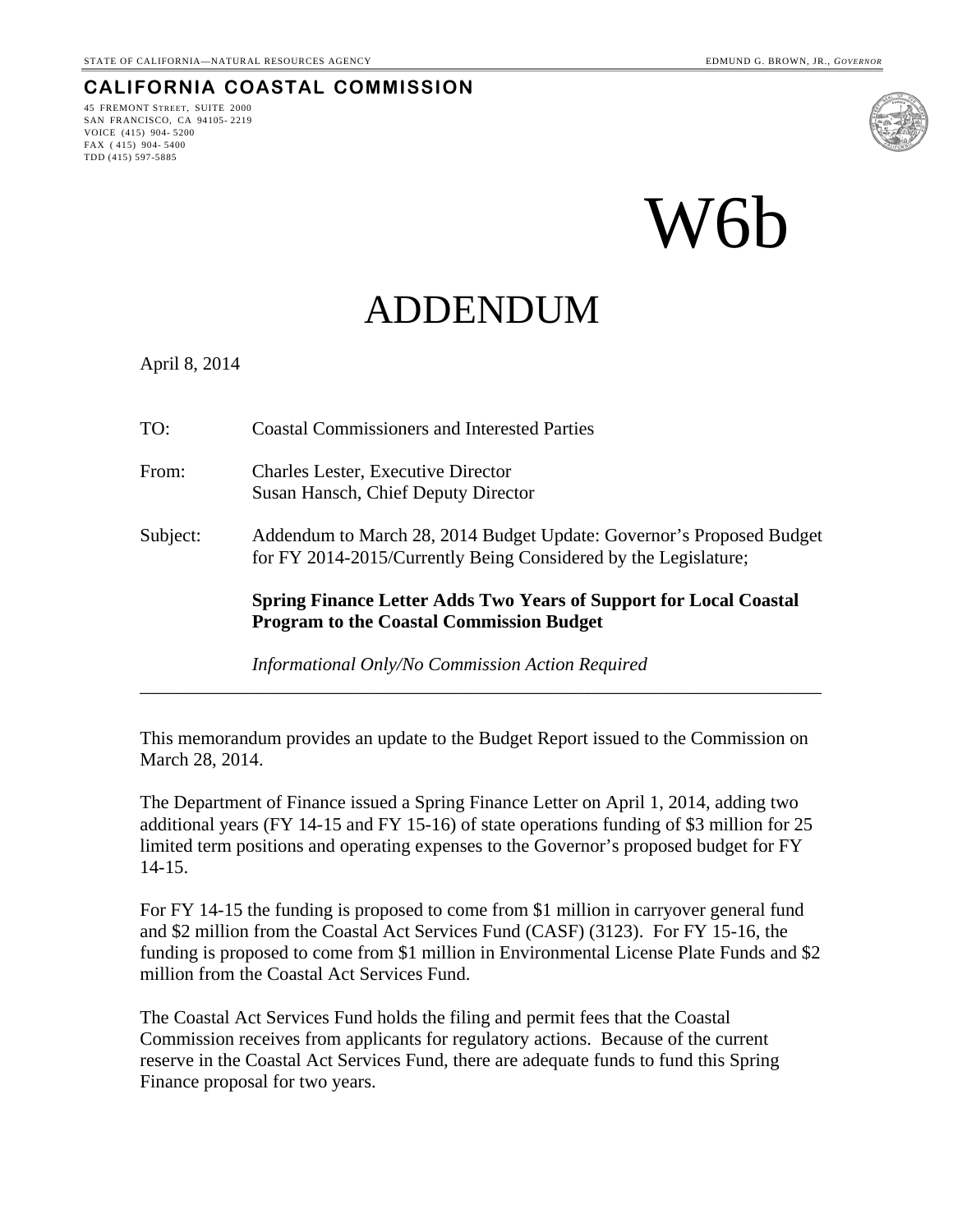Addendum to the Coastal Commission Budget Status Memo of March 28, 2014

The Governor's January budget included \$1 million in general fund allocation for LCP local assistance grants to local governments for FY 14-15. That funding remains in the budget.

The Legislature will now review the Spring Finance Letter as a part of the legislative budget committee review process. The Commission's next hearing is with the Assembly on April 23.

There will be additional legislative hearings in May. The Legislature is scheduled to approve the budget by June 15 and the Governor to sign the budget by July 1. We will keep the Commission informed of the status of the budget and schedule time at the May Commission meeting for a discussion of the budget.

Attachment April 1, 2014, Spring Finance Letter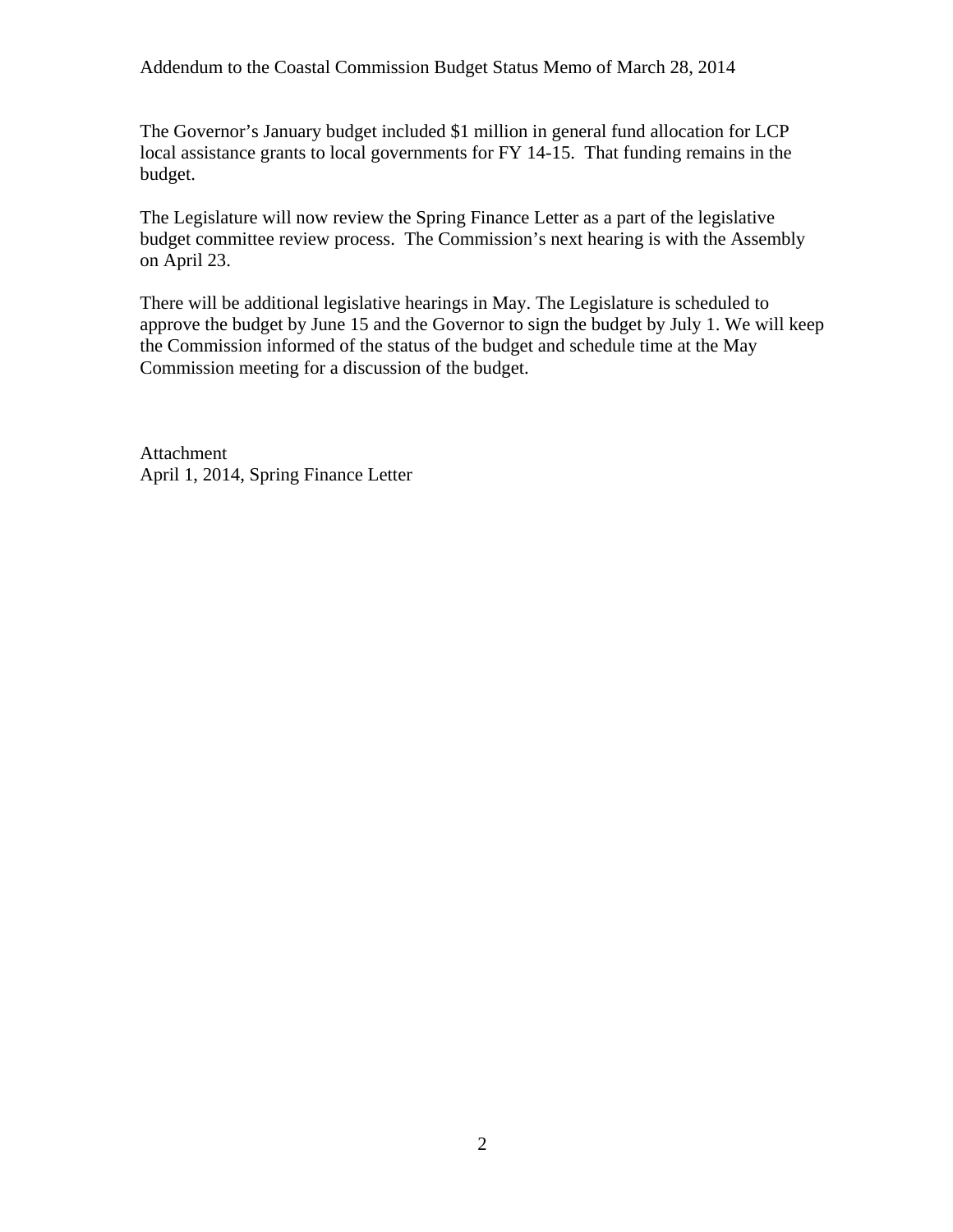

EDMUND G. BROWN JR. • GOVERNOR

BTATE CAPITOL & ROOM 1145 B SACRAMENTO CA 195814-4998 B WWW.DOF.CA.GOV

## **APR 0 1 2014**

Ą

Honorable Mark Leno, Chair Senate Budget and Fiscal Review Committee

Attention: Mr. Mark lbele, Staff Director (2)

Honorable Nancy Skinner, Chair Assembly Budget Committee

Attention: Mr. Christian Griffith, Chief Consultant (2)

### **Amendment to Budget Bill Items 3720-001-3123 and 3720-001-0001, and Addition of Budget Bill Item 3720-490, Support, California Coastal Commission**

**Local Coastal Programs-It** is requested that Item 3720-001-3123 be increased by \$2 million and Item 3720-001-0001 be amended to reflect this change. It is also requested that Item 3720-490 be added to reappropriate \$1 million General Fund from the 2013 Budget Act (see Attachment 1). This augmentation will provide continued funding for 25 limited-term positions and operating expenses for a two-year period to address a backlog of Local Coastal Programs requiring certification and provide guidance to cities and counties preparing Local Coastal Programs.

The effect of my requested action is reflected on the attachment.

If you have any questions or need additional information regarding this matter, please call Will Schaafsma, Principal Program Budget Analyst, at (916) 324-0043.

MICHAEL COHEN **Director** By:

Director<br>By:<br>KEELY M. BOSLER

Chief Deputy Director

**Attachment** 

cc: On following page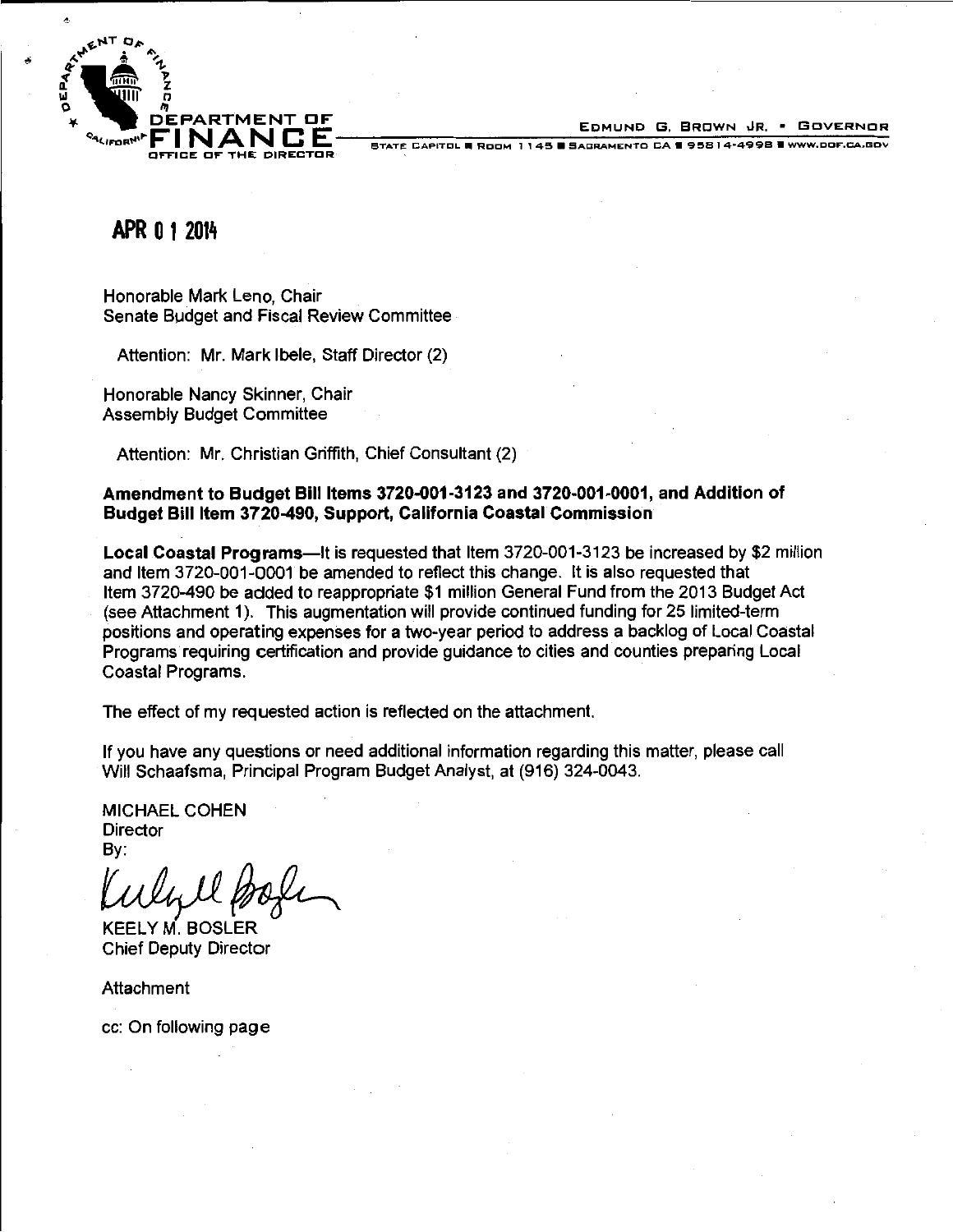cc: Honorable Kevin de León, Chair, Senate Appropriations Committee Attention: Mr. Mark McKenzie, Staff Director

Honorable Jim Nielsen, Vice Chair, Senate Budget and Fiscal Review Committee Attention: Mr. Seren Taylor, Staff Director

Honorable Mike Gatto, Chair, Assembly Appropriations Committee

Attention: Mr. Geoff Long, Chief Consultant

Honorable Jeff Gorell, Vice Chair, Assembly Budget Committee

Attention: Mr. Eric Swanson, Staff Director

Honorable Jim Beall, Chair, Senate Budget and Fiscal Review Subcommittee No. 2

Honorable Richard Bloom, Chair, Assembly Budget Subcommittee No. 3

Mr. Mac Taylor, Legislative Analyst (4)

Mr. Craig Cornett, Senate President pro Tempore's Office (2)

Mr. Christopher W. Woods, Assembly Speaker's Office (2)

Ms. Deborah Gonzalez, Policy and Fiscal Director, Assembly Republican Leader's Office Mr. Charles Lester, Executive Director, California Coastal Commission

Ms. Susan Hansch, Chief Deputy Director, California Coastal Commission

Ms. Pamela Wu, Chief Fiscal and Business Services, California Coastal Commission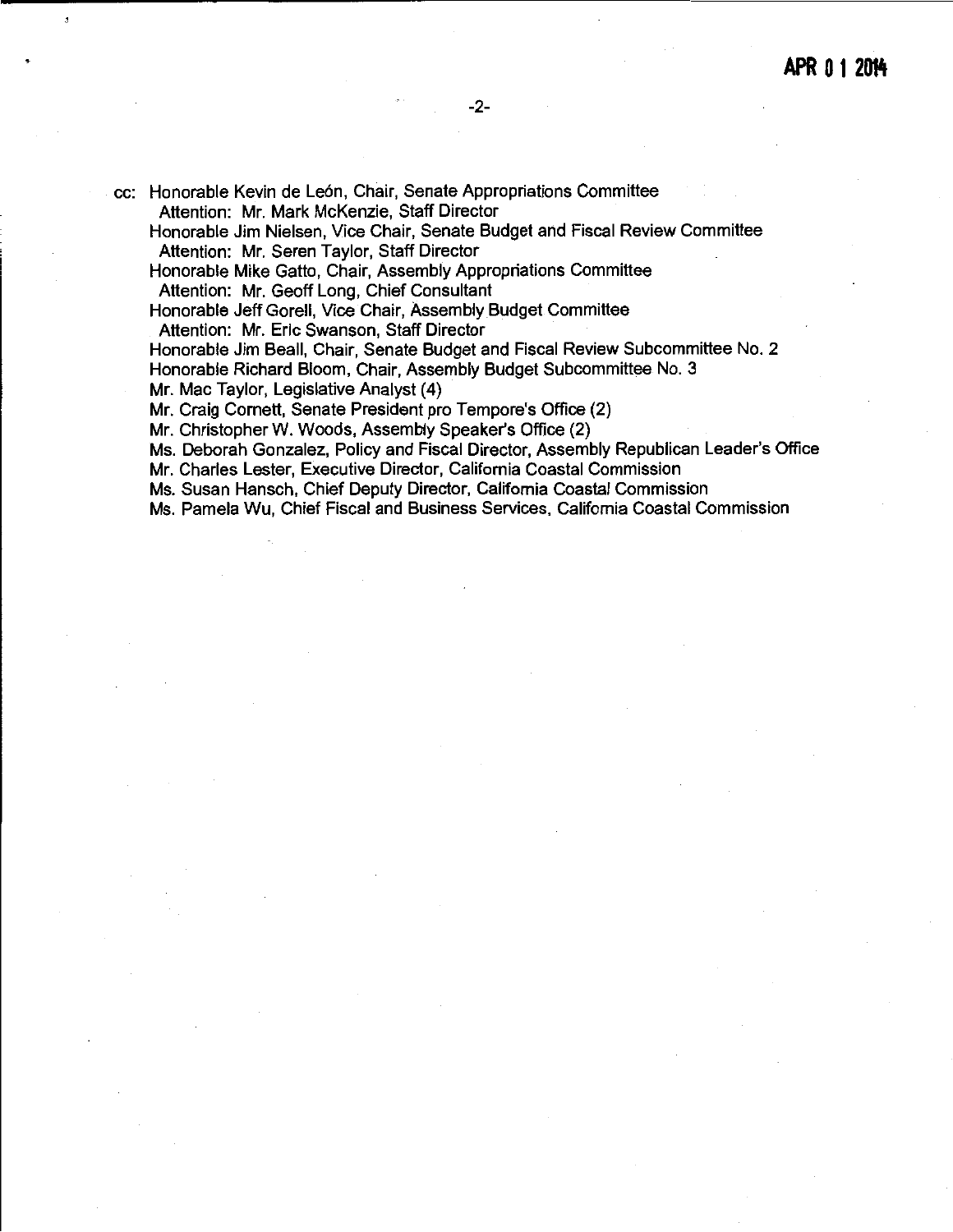3720-490-Reappropriation, California Coastal Commission. The amount specified in the following citations are reappropriated for the purposes provided for in those appropriations and shall be available for encumbrance or expenditure until June 30, 2015:

0001-General Fund

•

(1) \$1,000,000 in Item 3720-001-0001, Budget Act of 2013 (Ch. 20, Stats. 2013), for completing Local Coastal Programs.

/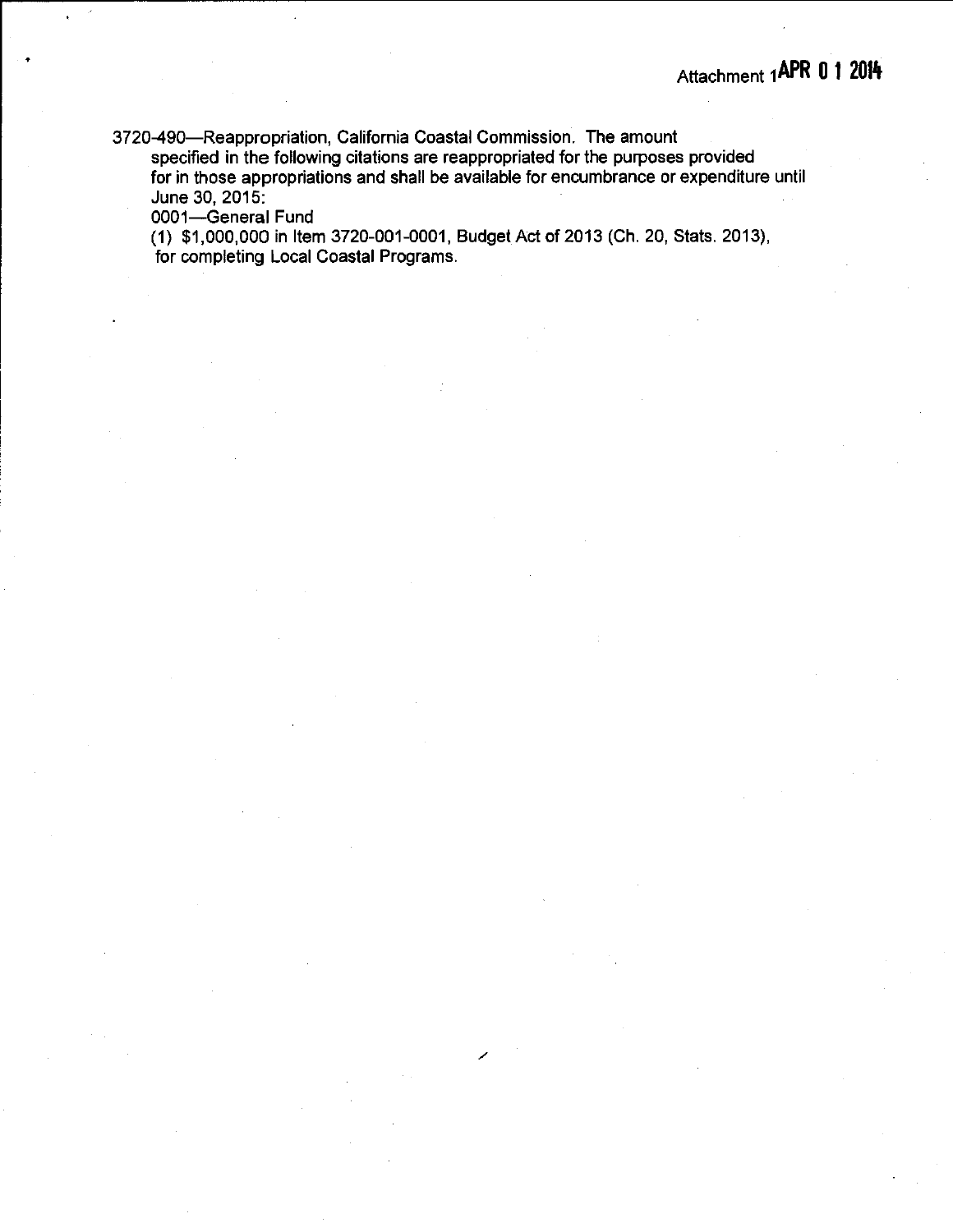CBS313R DEPARTMENT OF FINANCE 2014-15 CHANGE BOOK WORKSHEET - Finance Letters

PAGE DATE TIME: 18:31:18 1 03/18/14

2,000,000 •

\*\*\*\*\*\*\*\*\*\*\*\*\*\*\*\*\*\*\*\*\*\*\*\*\* 3720-001-0001 14 14 G •••ORG-REF-FUND YOA YOB••

> ISSUE: 101 P98: N<br>P98 ISSUE:

ITEM TITLE: DOl Budget Act appropriation

DEPT: Coastal Commission

STATE OPERATIONS

UNIT DATABASE ( BUFF )

## DATE SIGNED: **APR** 0 I **<sup>2014</sup>**

ISSUE: 101 Local Coastal Programs

| ---DETAIL CHANGES---                                                                                                                                                                                                                                               | <b>PDS</b>                                            | <b>TYPE/LANG</b>                            |                                                                                   |                                                                                                    |
|--------------------------------------------------------------------------------------------------------------------------------------------------------------------------------------------------------------------------------------------------------------------|-------------------------------------------------------|---------------------------------------------|-----------------------------------------------------------------------------------|----------------------------------------------------------------------------------------------------|
| Increase Item 3720-001-3123 by<br>\$2 million to support 25 two-year<br>limited-term positions to review and<br>provide guidance for Local Coastal<br>Programs.                                                                                                    |                                                       |                                             |                                                                                   | ×<br>$\bullet$<br>$\boldsymbol{\ast}$<br>¥<br>x<br>$\mathbf x$<br>¥                                |
| Proposed New Positions:<br>Career Executive Assignment<br>Coastal Program Manager<br>Coastal Program Analyst III<br>Coastal Program Analyst II<br>Staff Counsel<br>Associate Information Systems Analyst<br>Office Service Supervisor I<br>Environmental Scientist | 1.0<br>4.0<br>4.0<br>10.0<br>2.0<br>1.0<br>2.0<br>1.0 | R.<br>R<br>R.<br>R.<br>R.<br>R.<br>R.<br>R. | 110,000<br>297,000<br>270,000<br>617,000<br>173,000<br>64,000<br>71,000<br>73,000 | ¥<br>¥<br>¥<br>$\mathbf x$<br>$\mathbf x$<br>X<br>$\mathbf{H}$<br>$\mathbf{R}$<br>$\mathbf x$<br>美 |
| Staff Benefits<br>Operating Expenses and Equipment                                                                                                                                                                                                                 |                                                       |                                             | 700,000<br>625,000                                                                | $\tilde{\mathbf{x}}$<br>$\chi$<br>¥                                                                |
| The amount funded in Item 3720-001-0001<br>13 13 provides the additional funding<br>for this Item.<br>See Issue 101, Items 3720-490,<br>3720-001-0001 13 13, and                                                                                                   |                                                       |                                             | $-1,000,000$                                                                      | ¥<br>$\mathbf x$<br>$\mathbf x$<br>¥<br>¥<br>¥                                                     |
| 3720-001-0001 13 14.                                                                                                                                                                                                                                               |                                                       |                                             |                                                                                   | $\mathbf{r}$                                                                                       |
| TOTAL FINANCE LETTER CHANGES                                                                                                                                                                                                                                       | 25.0                                                  |                                             | 2,000,000                                                                         | $\mathbf{H}$                                                                                       |
| TOTAL DETAIL CHANGES                                                                                                                                                                                                                                               | 25.0                                                  |                                             | 2,000,000                                                                         |                                                                                                    |
| --- SCHEDULE CHANGES---                                                                                                                                                                                                                                            |                                                       |                                             |                                                                                   |                                                                                                    |
| 10,00,000,000 Coastal Management Program                                                                                                                                                                                                                           |                                                       |                                             | 2,000,000                                                                         | $\mathbf{H}$                                                                                       |
| aa aa aay tay gul uuluta gulu Calabal Aab Cambiaaa                                                                                                                                                                                                                 |                                                       |                                             | .J AAA AAA I                                                                      |                                                                                                    |

00.00.903.123 Amt payable from Coastal Act Services Fund (3720-001-3123) NET IMPACT TO 3720-001-0001 TOTAL NET IMPACT TO 3720-001-0001 -2,000,000 • 0 • 0

---IMPACT TO SUBSIDIARIES---

3720-001-3123 s

• DEPT OF FINANCE LETTER

HOUSE•F1 YOB•2014 ITEM•372000100011414 ISSUE• 101 ISSUE-STATUS•L HUL TI -DOF•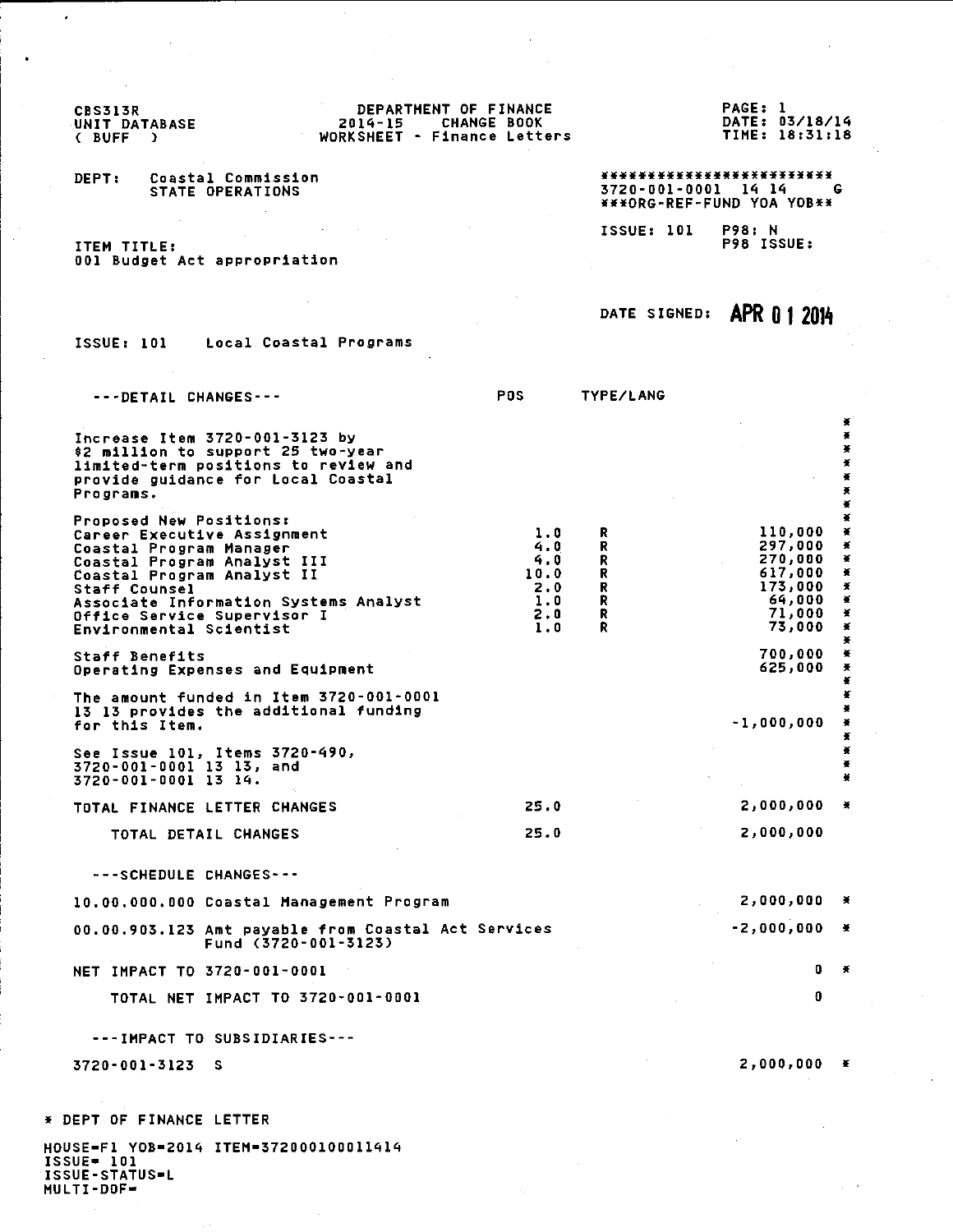UNIT DATABASE C BUFF )

 $\bullet$ 

## CBS313R DEPARTMENT OF FINANCE PAGE: 2 2014-15 CHANGE BOOK DATE: 03/18/14 WORKSHEET - Finance Letters TIME: 18:31:18

DEPT: Coastal Commission STATE OPERATIONS

\*\*\*\*\*\*\*\*\*\*\*\*\*\*\*\*\*\*\*\*\*\*\*\*\* 3720-001-0001 14 14 G \*\*\*ORG-REF-FUND YOA YOB<<

ISSUE: 101 P98: P98 ISSUE:

ITEM TITLE: 001 Budget Act appropriation

DATE SIGNED: **APR 0 1 2014** 

#### ISSUE: 101 Local Coastal Programs

TOTAL FINANCE LETTER CHANGES

2,000,000 •

2,000,000

TOTAL NET IMPACT TO SUBSIDIARIES

|                  | POSITION CHANGES FOR ISSUE NUMBER | AMOUNT IASM CONSULTANT: GM              |
|------------------|-----------------------------------|-----------------------------------------|
| REG/ON-GOING POS | 25.0                              | <b>1.675.000 ISEN CONSULTANT: CBF</b>   |
| PART YR ADJ POS  | 0.0                               | IDOF ANALYST: Shryl Thomas              |
| TEMP HELP POS    | 0.0                               | 0 ILAO DIRECTOR: B. BROWN               |
| OVERTIME         | 0.0                               | 1RUN DATE: 03/18/14 18:31:18            |
| -TOTAL-          | 25.0                              | 1,675,000 IUPDT TIME: 03/18/14 18:30:53 |
|                  |                                   |                                         |
|                  |                                   |                                         |

• DEPT OF FINANCE LETTER

HOUSE•F1 YOB•2014 ITEM•372000100011414 ISSUE• 101 ISSUE-STATUS•L ÷, MULTI-DOF•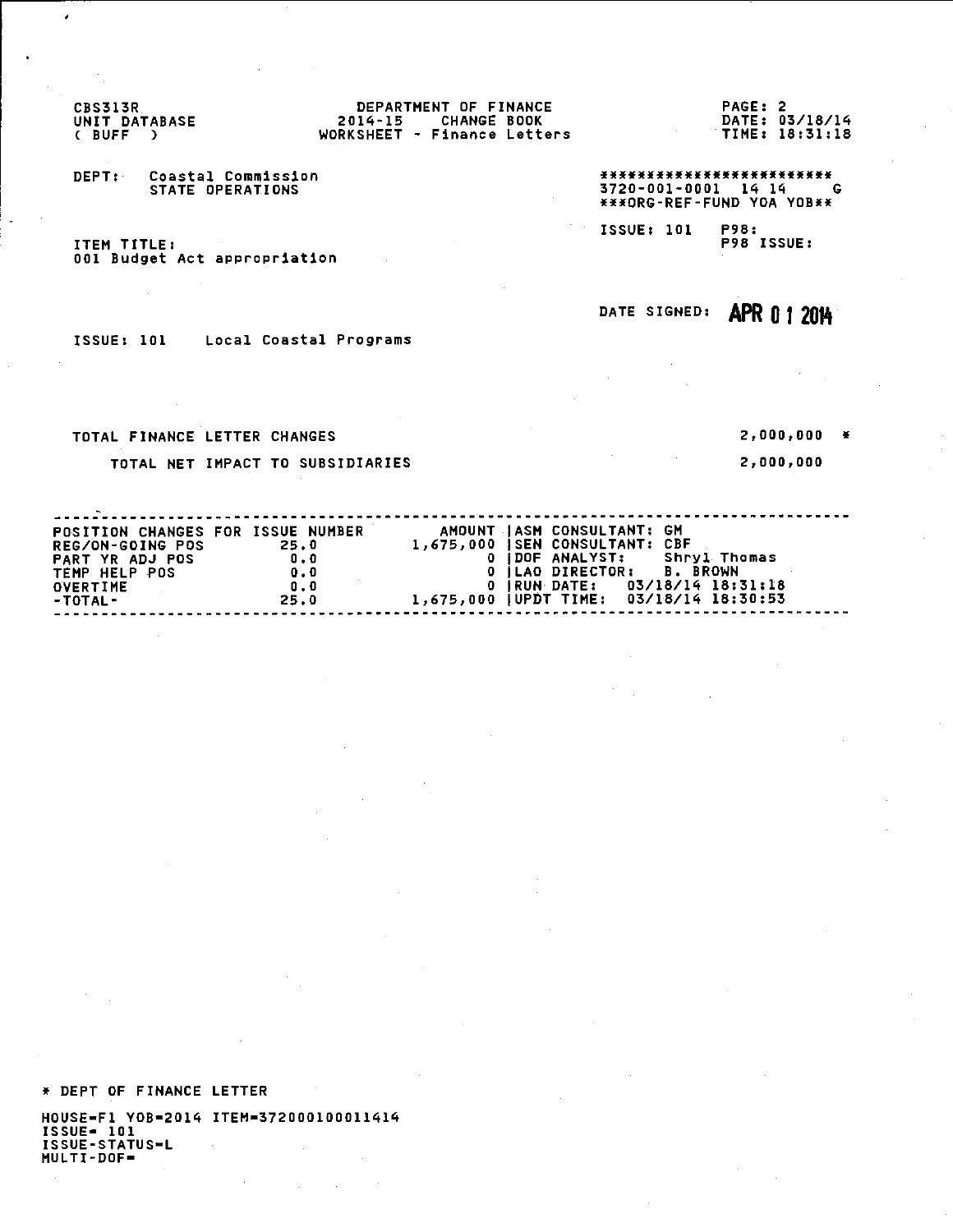| <b>CBS313R</b><br>UNIT DATABASE<br>(BUFF)                                                                        | 2014-15                                                                                                               | DEPARTMENT OF FINANCE<br><b>CHANGE BOOK</b><br>WORKSHEET - Finance Letters                |                                                                                               | PAGE: 1<br>DATE: 03/18/14<br>TIME: 18:42:57                             |
|------------------------------------------------------------------------------------------------------------------|-----------------------------------------------------------------------------------------------------------------------|-------------------------------------------------------------------------------------------|-----------------------------------------------------------------------------------------------|-------------------------------------------------------------------------|
| DEPT:<br><b>REAPPROPRIATION</b>                                                                                  | Coastal Commission                                                                                                    |                                                                                           | 3720-490-                                                                                     | *********NEW ITEM*********<br>14 14<br><b>***ORG-REF-FUND YOA YOB**</b> |
| ITEM TITLE:<br>Commission                                                                                        | Reappropriation, California Coastal                                                                                   |                                                                                           | ISSUE: 101                                                                                    | <b>P98: N</b><br>P98 ISSUE:                                             |
|                                                                                                                  |                                                                                                                       |                                                                                           | DATE SIGNED: APR 01 2014                                                                      |                                                                         |
|                                                                                                                  | ISSUE: 101 Local Coastal Program Reappropriation                                                                      |                                                                                           |                                                                                               |                                                                         |
| $--$ DETAIL CHANGES---                                                                                           |                                                                                                                       | <b>POS</b>                                                                                | <b>TYPE/LANG</b>                                                                              |                                                                         |
| $2013$ .                                                                                                         | Add item and language to reappropriate<br>\$1 million from Item 3720-001-0001,<br>Budget Act of 2013, (Ch. 29, Stats. |                                                                                           |                                                                                               | ¥<br>¥<br>¥<br>¥<br>¥                                                   |
| 3720-001-0001 13-14, and<br>3720-001-0001 14-14.                                                                 | See Issue 101. Items 3720-001-0001 13 13,                                                                             |                                                                                           |                                                                                               | ¥<br>¥<br>¥<br>¥<br>¥                                                   |
| TOTAL FINANCE LETTER CHANGES                                                                                     |                                                                                                                       | 0.0                                                                                       |                                                                                               | $0 \times$                                                              |
| TOTAL DETAIL CHANGES                                                                                             |                                                                                                                       | 0.0                                                                                       |                                                                                               | $\mathbf{u}$                                                            |
| POSITION CHANGES FOR ISSUE NUMBER<br>REG/ON-GOING POS<br>PART YR ADJ POS<br>TEMP HELP POS<br>OVERTIME<br>-TOTAL- | 0.0<br>0.0<br>0.0<br>0.0<br>0.0                                                                                       | AMOUNT IASM CONSULTANT: GM<br>0 IDOF ANALYST:<br>0 IRUN DATE:<br><b>IUPDT TIME:</b><br>0. | 0 ISEN CONSULTANT: CBF<br>0 ILAO DIRECTOR: B. BROWN<br>03/18/14 18:42:57<br>03/18/14 18:42:44 | Shryl Thomas                                                            |

 $\sim$ 

 $\hat{\boldsymbol{\gamma}}$ 

 $\bar{\gamma}$ 

 $\alpha = 1$ 

• DEPT OF FINANCE LETTER

 $\sim$ 

 $\bar{z}$ 

 $\sim$ 

'

 $\mathcal{A}^{\mathcal{A}}$ 

 $\sim$   $\sim$ 

HOUSE•F1 YOB•2014 ITEM•37204901414 ISSUE• 101 ISSUE-STATUS•L MUL TI-DOF•  $\frac{1}{2} \frac{1}{2} \frac{1}{2}$ 

 $\hat{\mathcal{L}}$ 

 $\sim$